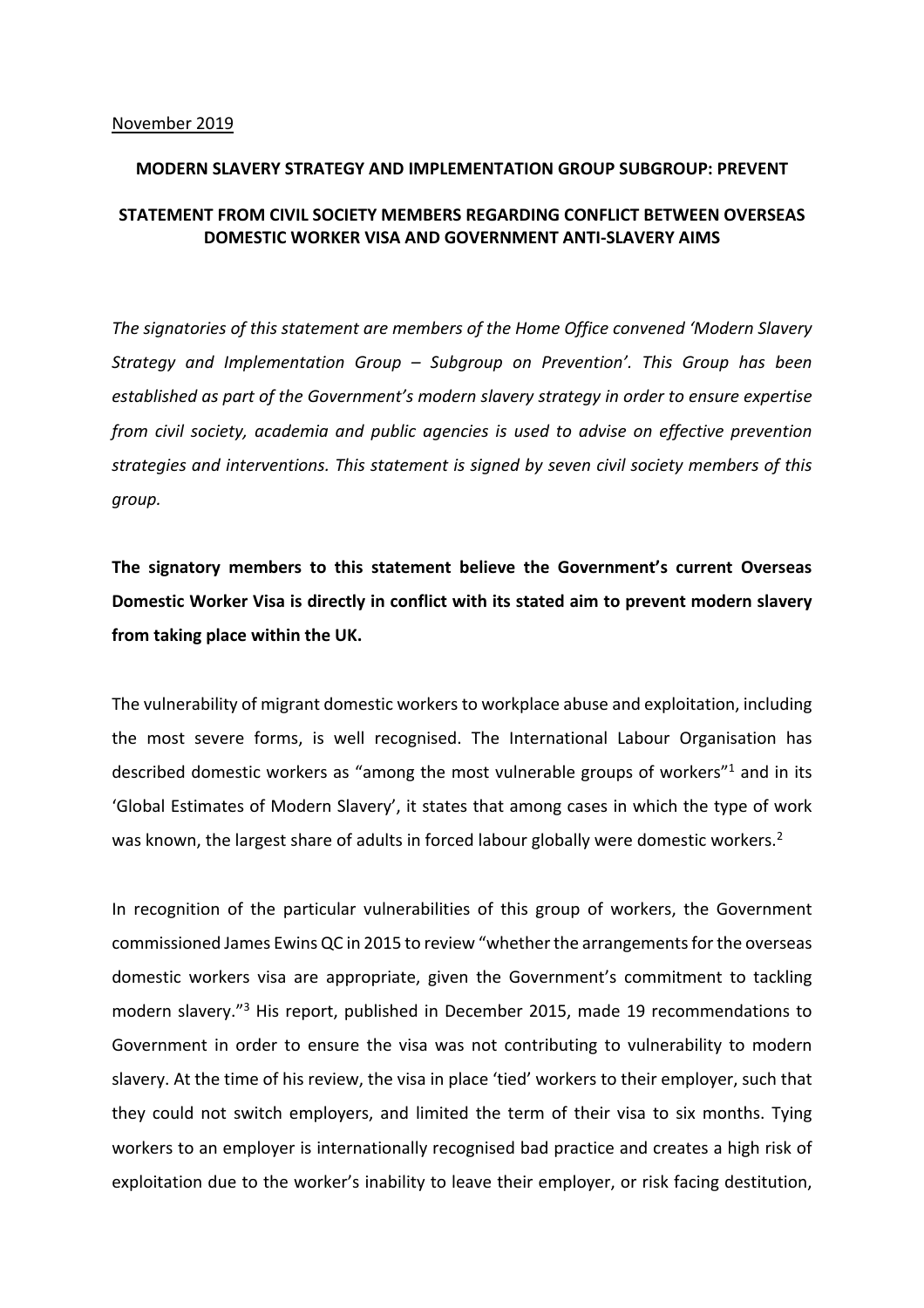insecure immigration status and removal from the UK. In keeping with this understanding, Ewins' Recommendation 6 states that the Government should amend the Immigration Rules to enable workers on this visa to change employer. The same recommendation also stated that Government should enable "the right to apply for extensions of up to 12 months each, up to a maximum of 2  $\frac{1}{2}$  years". These recommendations were seen as the minimum required to ensure the fundamental rights of all migrant domestic workers in the UK were protected.

The expert signatories to this statement consider that these two components are not mutually exclusive: **in order for the ability to change employer to be meaningful in practice, workers need to be able to renew their visa.** Seeking new employment with only weeks left in which they can legally remain within the UK is very difficult: few employers wish to hire a worker for care-focused tasks when there is such a short window of availability. Despite this tension, the Government implemented the right to change employer yet chose not to implement visa extensions. As such, it is the view of these signatory members that the Government's current Overseas Domestic Worker Visa is at odds with its stated modern slavery aims. If, as noted in its 2018 Annual Report on Modern Slavery<sup>4</sup>, the Government indeed recognises that "overseas domestic workers are potentially vulnerable to exploitation," it should immediately implement recommendation 6.5 of the Ewins Review, enabling these extensions.

Members of the group who provide support to, and campaign directly alongside, migrant domestic workers in the UK strongly believe the original Overseas Domestic Worker Visa, introduced in 1998, represents the best form of protection for this recognised group of vulnerable workers. This regime ensured that workers remained visible, able to access support and take cases to the Employment Tribunal, pay taxes and, importantly, provided them with **an effective escape route out of abusive and exploitative employment**. This has also been recognised internationally as best practice for preventing forced labour and domestic servitude of migrant domestic workers, and was also recommended by two parliamentary committees during the passage of the Modern Slavery Act 2015.<sup>5</sup>

The signatory members recognise that there is a major programme of work being undertaken by Government currently due to Brexit. However, we also note the recent changes to the